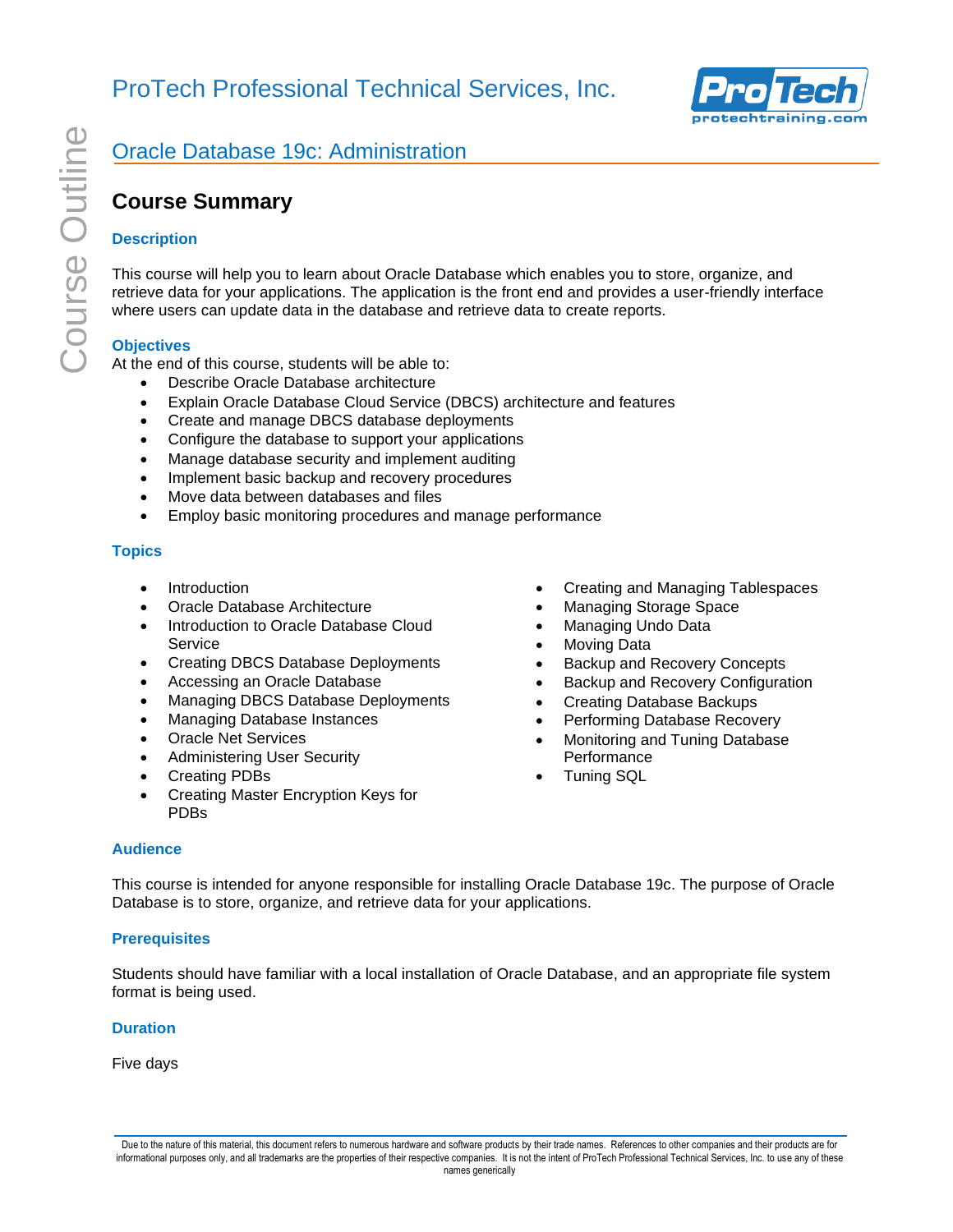

# **Course Outline**

### *I. Introduction*

- A. Objectives
- B. Course Objectives
- C. Introducing Oracle Database
- D. Oracle Database 19c
- E. Oracle Database 19c On-Premises **Editions**
- F. Oracle Database Standard Edition 2
- G. Oracle Database Options
- H. Oracle Management Packs
- I. What Is Oracle Cloud?
- J. Oracle Database Cloud Service: **Overview**
- K. Oracle Database Cloud Service Editions
- L. Oracle SQL and PL/SQL
- M. HR Schema
- N. Suggested Course Schedule
- O. Summary

### *II. Oracle Database Architecture*

- A. Objectives
- B. Oracle Database Server Architecture: **Overview**
- C. Oracle Database Instance **Configurations**
- D. Connecting to the Database Instance
- E. Oracle Database Memory Structures
- F. Shared Pool
- G. Database Buffer Cache
- H. Redo Log Buffer
- I. Large Pool
- J. Java Pool
- K. Streams Pool
- L. Program Global Area (PGA)
- M. In-Memory Column Store: Introduction
- N. In-Memory Column Store: Overview
- O. Full Database In-Memory Caching
- P. Process Structures
- Q. Database Writer Process (DBWn)
- R. Log Writer Process (LGWR)
- S. Checkpoint Process (CKPT)
- T. System Monitor Process (SMON)
- U. Process Monitor Process (PMON)
- V. Recoverer Process (RECO)
- W. Listener Registration Process (LREG)
- X. Archiver Processes (ARCn)
- Y. Database Storage Architecture
- Z. Logical and Physical Database **Structures**
- AA. Segments, Extents, and Blocks
- BB. Tablespaces and Data Files
- CC. Default Tablespaces
- DD. SYSTEM and SYSAUX Tablespaces
- EE. Implementing Oracle Managed Files (OMF)
- FF. Oracle Container Database: Introduction
- GG. Multitenant Database
- HH. Multitenant Architecture
- II. Default Tablespaces in the Multitenant **Architecture**
- JJ. Application Containers
- KK. Automatic Storage Management
- LL. ASM Storage Components
- MM. Interacting with an Oracle Database: Memory, Processes, and Storage
- NN. Summary
- *III. Introduction to Oracle Database Cloud Service*
	- A. Objectives
	- B. Oracle Cloud: Overview
	- C. Database Cloud Service Offerings
	- D. Infrastructure for Oracle Database Cloud **Service**
	- E. Database Cloud Service Architecture (OCI Classic)
	- F. Features and Tooling
	- G. Automated Database Provisioning
	- H. Additional Database Configuration **Options**
	- I. Summary

### *IV. Creating DBCS Database Deployments*

- A. Objectives
- B. Automated Database Provisioning
- C. Creating a Database Deployment
- D. How SSH Key Pairs Are Used
- E. Creating an SSH Key Pair
- F. Storage Used for Database Files
- G. Summary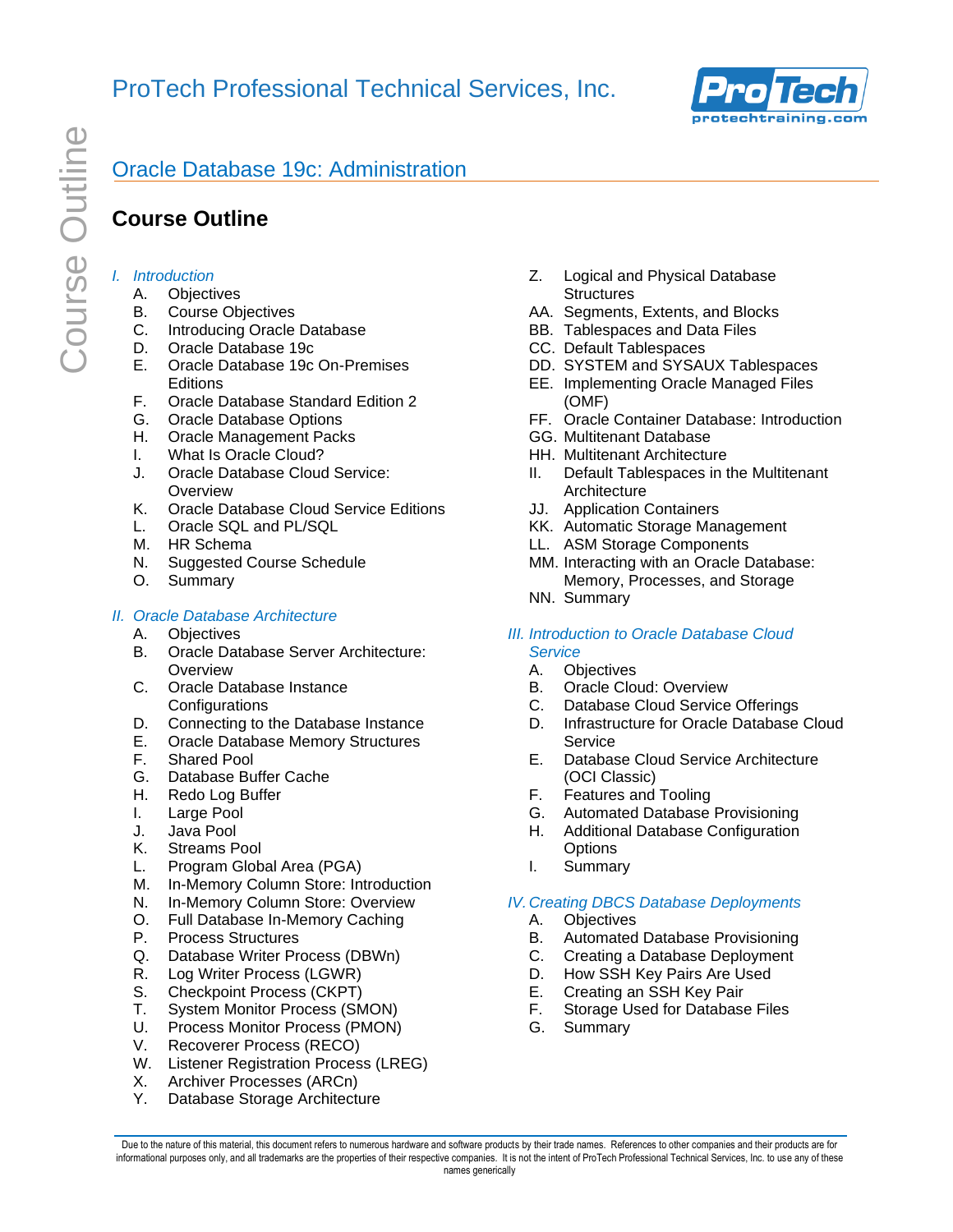

# **Course Outline** (cont'd)

### *V. Accessing an Oracle Database*

- A. Objectives
- B. Connecting to an Oracle Database Instance
- C. Oracle Database Tools
- D. Database Tool Choices
- E. SQL\*Plus
- F. Oracle SQL Developer
- G. Oracle SQL Developer: DBA Actions
- H. SQL Developer Command Line (SQLcl)
- I. Database Configuration Assistant (DBCA)
- J. Oracle Enterprise Manager Database Express
- K. Using the Database Home Page
- L. Enterprise Manager Cloud Control 13c Features
- M. Single Pane of Glass for Enterprise Management
- N. Oracle Database Cloud Service Tools
- O. Cloud Tooling
- P. Accessing Tools and Features from the DBCS Console
- Q. Using Enterprise Manager Cloud Control
- R. Summary

### *VI. Managing DBCS Database Deployments*

- A. Objectives
- B. Managing the Compute Node
- C. Managing Network Access to DBCS (OCI Classic)
- D. Enabling Access to a Compute Node Port (OCI Classic)
- E. Scaling a Database Deployment
- F. Patching DBCS
- G. Using the DBCS Console to Manage Patches
- H. Using the dbaas cli Utility to Manage Patches
- I. Summary

### *VII. Managing Database Instances*

- A. Objectives
- B. Working with Initialization Parameters
- C. Initialization Parameters
- D. Modifying Initialization Parameters
- E. Viewing Initialization Parameters
- F. Starting the Oracle Database Instance
- G. Shutting Down an Oracle Database Instance
- H. Comparing SHUTDOWN Modes
- I. Opening and Closing PDBs
- J. Working with the Automatic Diagnostic Repository
- K. Automatic Diagnostic Repository
- L. Viewing the Alert Log
- M. Using Trace Files
- N. Administering the DDL Log File<br>O. Ouerving Dynamic Performance
- Querying Dynamic Performance Views
- P. Considerations for Dynamic Performance Views
- Q. Data Dictionary: Overview
- R. Querying the Oracle Data Dictionary
- S. Summary

#### *VIII.Oracle Net Services*

- A. Objectives
- B. Oracle Net Services: Overview
- C. Oracle Net Listener: Overview
- D. The Default Listener
- E. Establishing Oracle Network **Connections**
- F. Connecting to an Oracle Database
- G. Name Resolution
- H. Establishing a Connection
- I. Configuring Dynamic Service **Registration**
- J. Configuring Static Service Registration
- Naming Methods
- L. Easy Connect
- M. Local Naming
- N. Directory Naming
- O. Tools for Configuring and Managing Oracle Net Services
- P. Defining Oracle Net Services **Components**
- Q. Advanced Connection Options
- R. Testing Oracle Net Connectivity with tnsping
- S. Configuring Communication Between Database Instances
- T. Comparing Dedicated and Shared Server Configurations
- U. Summary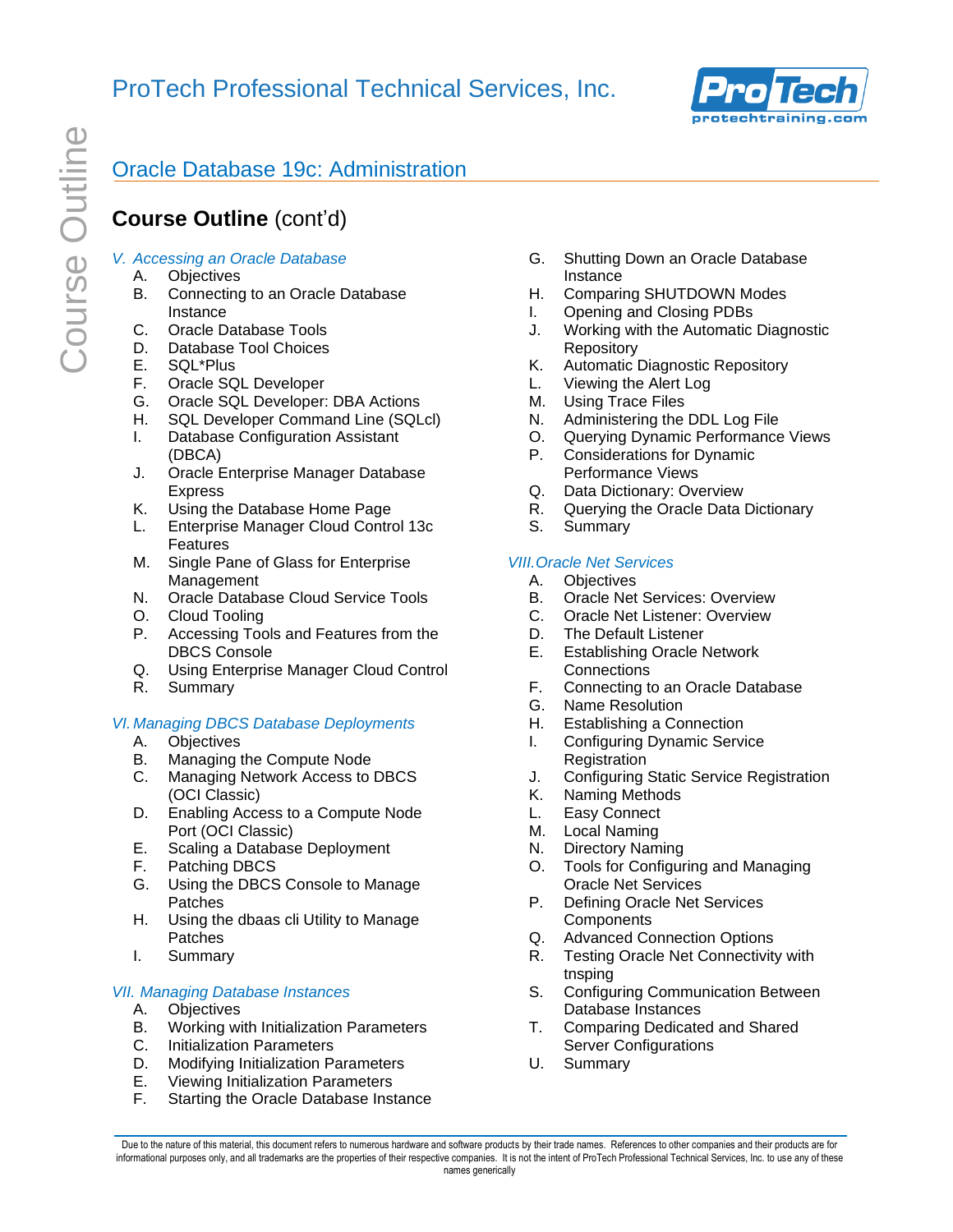

# **Course Outline** (cont'd)

### *IX.Administering User Security*

- A. Objectives
- B. Oracle Cloud User Roles and Privileges
- C. Administering Oracle Cloud Users, Roles, and Privileges
- D. Managing Oracle Cloud Compute Node Users
- E. Database User Accounts
- F. Oracle-Supplied Administrator Accounts
- G. Creating Oracle Database Users in a Multitenant Environment
- H. Schema-Only Account
- I. Authenticating Users
- J. Password Authentication
- K. Password File Authentication
- L. OS Authentication
- M. OS Authentication for Privileged Users
- N. Privileges
- O. System Privileges
- P. System Privileges for Administrators
- Q. Object Privileges
- R. Granting Privileges in a Multitenant **Environment**
- S. Granting and Revoking System Privileges
- T. Granting and Revoking Object Privileges
- U. Using Roles to Manage Privileges
- V. Assigning Privileges to Roles and Assigning Roles to Users
- W. Oracle-Supplied Roles
- X. Creating and Granting Roles
- Y. Assigning Roles
- Z. Making Roles More Secure
- AA. Revoking Roles and Privileges
- BB. Profiles and Users
- CC. Creating Profiles in a Multitenant **Architecture**
- DD. Profile Parameters: Resources
- EE. Profile Parameters: Locking and Passwords
- FF. Oracle-Supplied Password Verification **Functions**
- GG. Assigning Profiles
- HH. Assigning Quotas
- II. Applying the Principle of Least Privilege
- JJ. Privilege Analysis
- KK. Privilege Analysis Flow
- LL. Summary

### *X. Creating PDBs*

- A. Objectives
- B. Methods and Tools to Create PDBs
- C. Creating PDBs from Seed
- D. Creating a New PDB from PDB\$SEED
- E. Examples: Creating a PDB from Seed
- F. Cloning PDBs
- G. Cloning Regular PDBs
- H. Unplugging and Plugging in PDBs
- I. Plugging an Unplugged Regular PDB into a CDB
- J. Plugging Using an Archive File
- K. Dropping PDBs
- L. Summary

### *XI. Creating Master Encryption Keys for PDBs*

- A. Objectives
- B. Encryption in Database Cloud Service
- C. Transparent Data Encryption (TDE): **Overview**
- D. Components of TDE
- E. Using TDE
- F. Defining the Keystore Location
- G. CDB and PDB Master Encryption Keys
- H. Do You Need to Create and Activate a Master Encryption Key?
- I. Creating and Activating a Master Encryption Key
- J. Summary

#### *XII. Creating and Managing Tablespaces*

- A. Objectives
- B. How Table Data Is Stored
- C. Database Block Content
- D. Creating Tablespaces
- E. Creating Permanent Tablespaces in a CDB
- F. Altering and Dropping Tablespaces
- G. Viewing Tablespace Information
- H. Review: Implementing Oracle Managed Files (OMF)
- I. Moving or Renaming Online Data Files
- J. Examples: Moving and Renaming Online Data Files
- K. Tablespace Encryption by Default in DBCS
- L. Controlling Tablespace Encryption by **Default**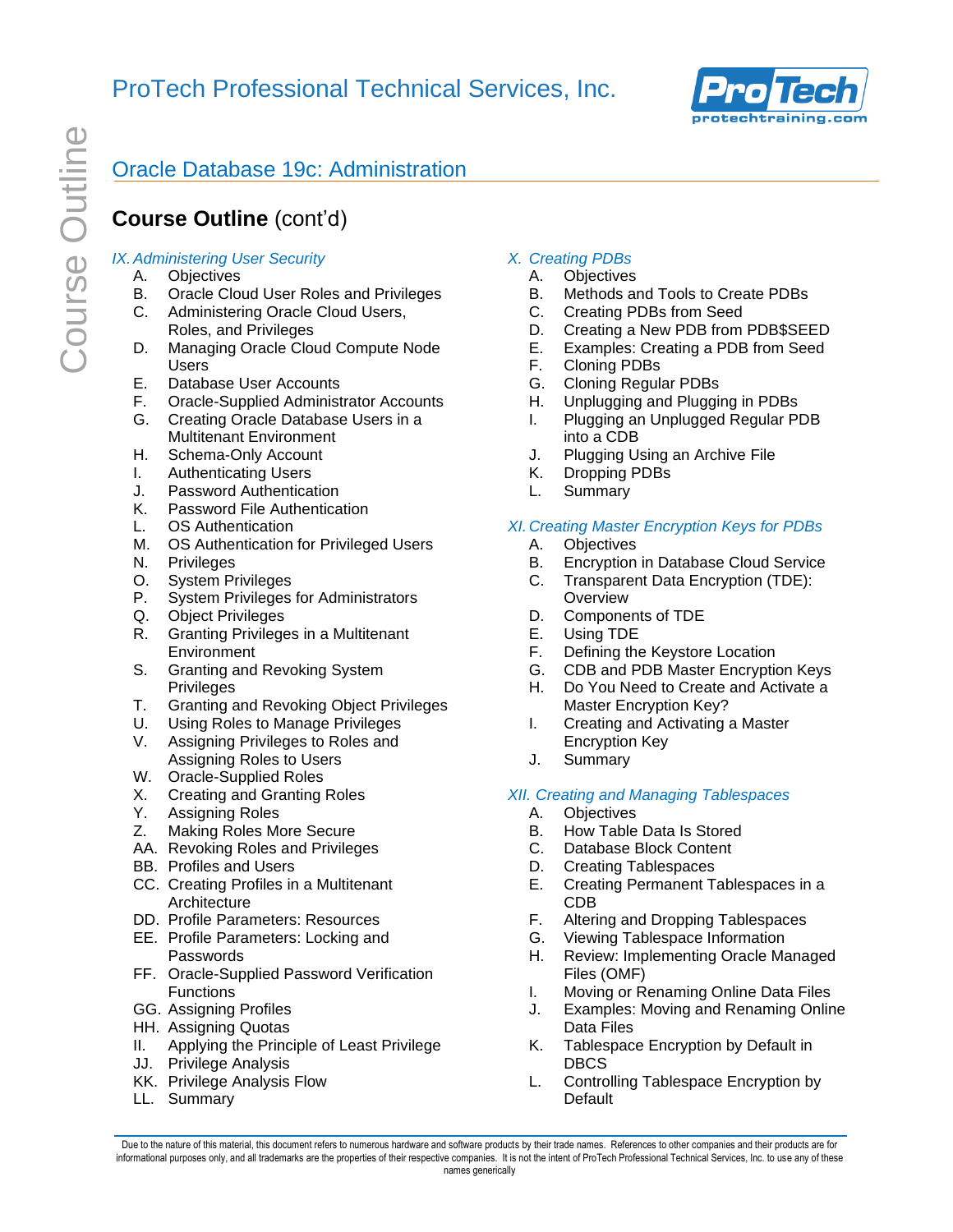

# **Course Outline** (cont'd)

- M. Managing the Software Keystore and Master Encryption Key
- N. Creating an Encrypted Tablespace by Using a Non Default Algorithm
- O. Summary

# *XIII.Managing Storage Space*

- A. Objectives
- B. Space Management Features
- C. Block Space Management
- D. Row Chaining and Migration
- E. Free Space Management Within **Segments**
- F. Types of Segments
- G. Allocating Extents
- H. Understanding Deferred Segment Creation
- I. Controlling Deferred Segment Creation
- J. Restrictions and Exceptions
- K. Space-Saving Features
- L. Private Temporary Tables
- M. Table Compression: Overview
- N. Compression for Direct-Path Insert **Operations**
- O. Advanced Row Compression for DML **Operations**
- P. Specifying Table Compression
- Q. Using Compression Advisor
- R. Resolving Space Usage Issues
- S. Monitoring Tablespace Space Usage
- T. Reclaiming Space by Shrinking **Segments**
- U. Shrinking Segments
- V. Results of a Shrink Operation
- W. Managing Resumable Space Allocation
- X. Using Resumable Space Allocation
- Y. Resuming Suspended Statements<br>Z. What Operations Are Resumable?
- What Operations Are Resumable?
- AA. Summary

## *XIV. Managing Undo Data*

- A. Objectives
- B. Undo Data: Overview
- C. Transactions and Undo Data
- D. Storing Undo Information
- E. Comparing Undo Data and Redo Data
- F. Managing Undo
- G. Comparing SHARED Undo Mode and LOCAL Undo Mode
- H. Configuring Undo Retention
- I. Categories of Undo
- J. Guaranteeing Undo Retention
- K. Changing an Undo Tablespace to a Fixed Size
- L. Temporary Undo: Overview
- M. Temporary Undo Benefits
- N. Enabling Temporary Undo
- O. Monitoring Temporary Undo
- P. Viewing Undo Information
- Q. Viewing Undo Activity
- R. Summary

## *XV. Moving Data*

- A. Objectives
- B. Moving Data: General Architecture
- C. Oracle Data Pump: Overview
- D. Oracle Data Pump: Benefits
- E. Data Pump Export and Import Clients
- F. Data Pump Interfaces and Modes
- G. Data Pump Import Transformations
- H. SQL Loader: Overview
- I. Comparing Loading Methods
- J. Data Save Feature
- K. Express Mode
- L. External Tables
- M. External Table Benefits
- N. Migrating to Oracle Database Cloud Service: Considerations
- O. Migrating to Oracle Database Cloud Service: Information Gathering
- P. Applicable Migration Methods
- Q. Summary

### *XVI. Backup and Recovery Concepts*

- A. Objectives
- B. DBA Responsibilities
- C. Categories of Failure
- D. Statement Failure
- E. User Process Failure
- F. Network Failure
- G. User Error
- H. Instance Failure
- I. Media Failure
- J. Understanding Instance Recovery
- K. The Checkpoint (CKPT) Process
- L. Redo Log Files and the Log Writer (LGWR) Process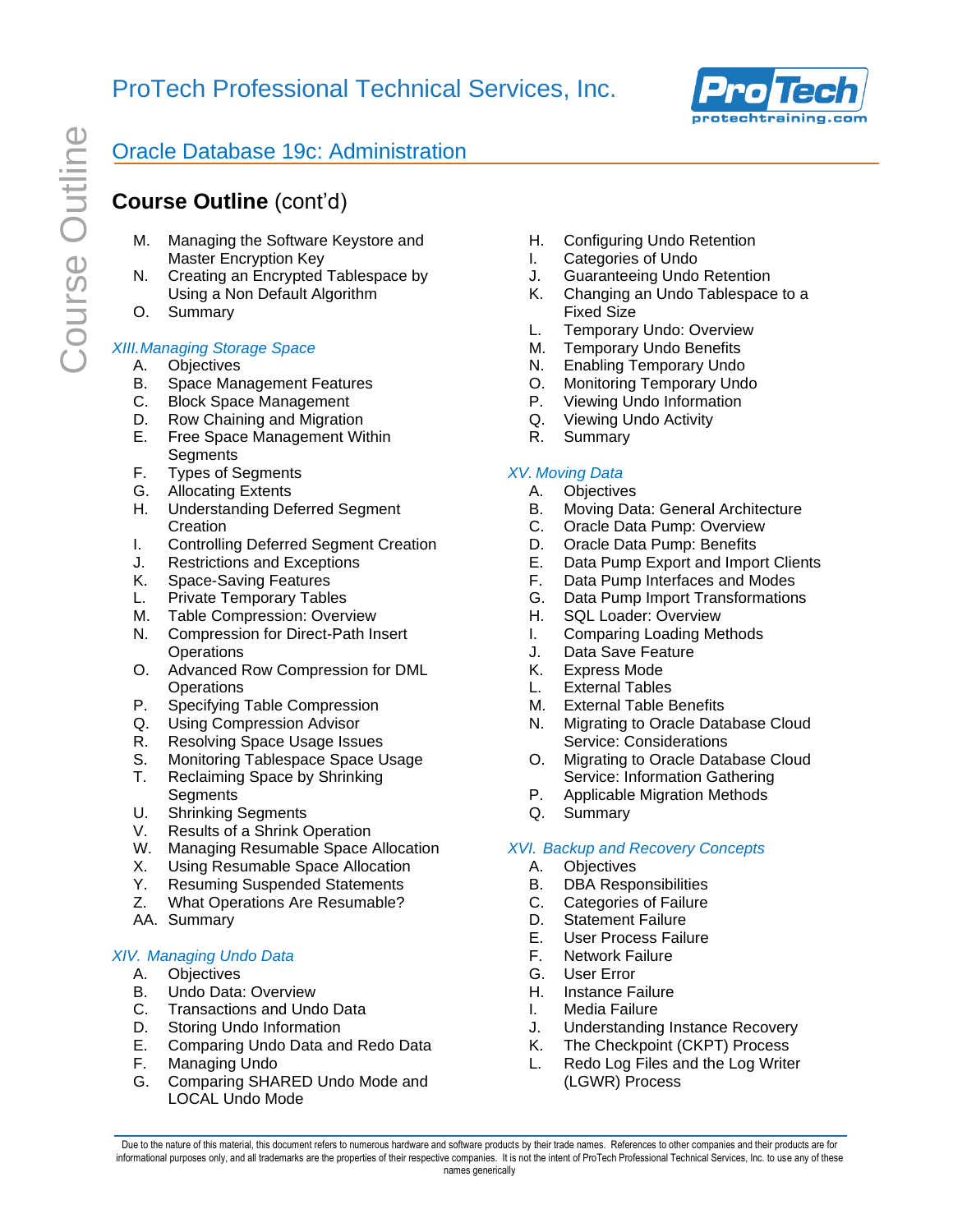

# **Course Outline** (cont'd)

- M. Automatic Instance Recovery or Crash Recovery
- N. Phases of Instance Recovery
- O. Tuning Instance Recovery
- P. Using the MTTR Advisor
- Q. Comparing Complete and Incomplete Recovery
- R. The Complete Recovery Process
- S. The Point-in-Time Recovery Process
- T. Oracle Data Protection Solutions
- U. Flashback Technology
- V. Summary

#### *XVII.Backup and Recovery Configuration*

- A. Objectives
- B. Configuring for Recoverability
- C. Configuring the Fast Recovery Area
- D. Monitoring the Fast Recovery Area
- E. Multiplexing Control Files
- F. Redo Log Files
- G. Multiplexing the Redo Log
- H. Creating Archived Redo Log Files
- I. Archiver (ARCn) Process
- J. Archived Redo Log Files: Naming and **Destinations**
- K. Configuring ARCHIVELOG Mode
- L. Summary

### *XVIII. Creating Database Backups*

- A. Objectives
- B. Understanding Types of Backups
- C. Backup Terminology
- D. Understanding Types of Backups
- E. RMAN Backup Types
- F. Using Recovery Manager (RMAN)
- G. Backing Up the Control File to a Trace File
- H. Using RMAN Commands to Create **Backups**
- I. Backing Up Databases on DBCS
- J. Backup Destination Choices
- K. Backup Configuration
- L. Creating an On-Demand Backup
- M. Customizing the Backup Configuration
- N. Summary

### *XIX. Performing Database Recovery*

A. Objectives

- B. Opening a Database
- C. Keeping a Database Open
- D. Data Recovery Advisor
- E. Loss of a Control File
- F. Loss of a Redo Log File
- G. Loss of a Data File in NOARCHIVELOG Mode
- H. Loss of a Noncritical Data File in ARCHIVELOG Mode
- I. Loss of a System-Critical Data File in ARCHIVELOG Mode
- J. DBCS: Performing Recovery by Using the Console
- K. DBCS: Performing Recovery by Using the dbaascli Utility
- L. Summary

#### *XX. Monitoring and Tuning Database Performance*

- A. Objectives
- B. Performance Management Activities
- C. Performance Planning Considerations
- D. Database Maintenance
- E. Automatic Workload Repository (AWR)
- F. Automatic Database Diagnostic Monitor (ADDM)
- G. Advisory Framework
- H. Automated Maintenance Tasks
- I. Server-Generated Alerts
- J. Setting Metric Thresholds
- K. Reacting to Alerts
- L. Alert Types and Clearing Alerts
- M. Database Server Statistics and Metrics
- N. Performance Monitoring
- O. Viewing Statistics Information
- P. Monitoring Wait Events
- Q. Monitoring Sessions
- R. Monitoring Services
- S. Performance Tuning Methodology
- T. Managing Memory Components
- U. Automatic Memory Management
- V. Automatic Shared Memory Management
- W. Managing the SGA for PDBs
- X. Managing the Program Global Area (PGA)
- Y. Managing the PGA for PDBs
- Z. Summary